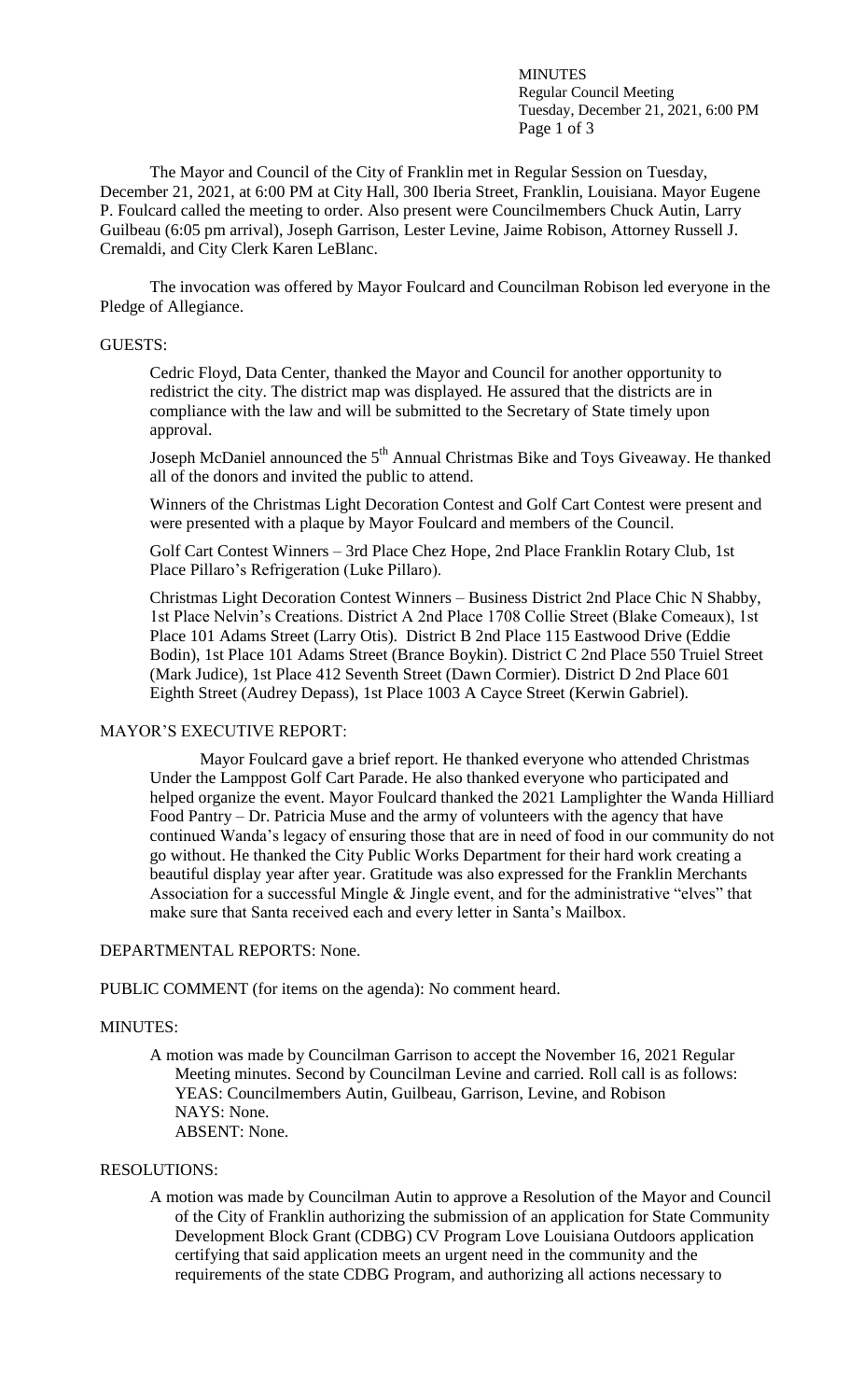MINUTES Regular Council Meeting Tuesday, December 21, 2021, 6:00 PM Page 2 of 3

implement and complete the activities outlined in said application. Second by Councilman Levine and carried. Roll call is as follows: YEAS: Councilmembers Autin, Guilbeau, Garrison, Levine, and Robison NAYS: None. ABSENT: None.

A motion was made by Councilman Levine to approve a Resolution authorizing Eugene P. Foulcard, Mayor of the City of Franklin, to enter into a Subrecipient Agreement between the City of Franklin and South Central Planning and Development Corporation. Second by Councilman Robison and carried. Roll call is as follows: YEAS: Councilmembers Autin, Guilbeau, Garrison, Levine, and Robison NAYS: None. ABSENT: None.

A motion was made by Councilman Robison to approve a Resolution authorizing Mayor Eugene Foulcard, on behalf of the City of Franklin, to sign a right-of-way with the St. Mary Levee District for the purpose of construction, widening, repairing, alteration, maintenance, and operation of the Yokley Bayou where related to a portion of Cityowned property. Second by Councilman Levine and carried. Roll call is as follows: YEAS: Councilmembers Autin, Guilbeau, Garrison, Levine, and Robison NAYS: None. ABSENT: None.

A motion was made by Councilman Garrison to expand the agenda to include a Resolution lifting the open alcohol container law for the City of Franklin New Year's Eve Celebration; no glass containers. Second by Councilman Levine and carried. No public comment heard on the expansion. Roll call is as follows: YEAS: Councilmembers Autin, Guilbeau, Garrison, Levine, and Robison NAYS: None. ABSENT: None.

A motion was made by Councilman Garrison to approve a Resolution lifting the open alcohol container law on December 31, 2019 from 6:00 p.m. until 11:59 p.m. and on January 1, 2020 from 12:00 a.m. until 1:00 a.m. for the City of Franklin New Year's Eve Celebration; no glass containers. Second by Councilman Levine and carried. Roll call is as follows:

YEAS: Councilmembers Autin, Guilbeau, Garrison, Levine, and Robison NAYS: None. ABSENT: None.

### ADOPTION OF ORDINANCES:

A motion was made by Councilman Garrison to adopt Ordinance No. 3421 – An Ordinance redistricting the Franklin City Council Districts to adjust said districts' boundaries as needed for population changes documented by the 2020 United States Decennial Census, and amending Chapter 8, Section 8-01 of the Franklin City Code of Ordinances; and repealing any and all ordinances in conflict herewith. Second by Councilman Autin and carried. Roll call is as follows:

YEAS: Councilmembers Autin, Guilbeau, Garrison, Levine, and Robison NAYS: None. ABSENT: None.

A motion was made by Councilman Levine to adopt Ordinance No. 3423 – An Ordinance amending and enacting Chapter 34, Article III – Abandoned Vehicles and Appliances, Section 34-140, and Section 34-145 to include Sections 34-145(a) and 34-145(b) of the Code of Ordinances of the City of Franklin. Second by Councilman Autin and carried. Roll call is as follows:

YEAS: Councilmembers Autin, Guilbeau, Garrison, Levine, and Robison NAYS: None. ABSENT: None.